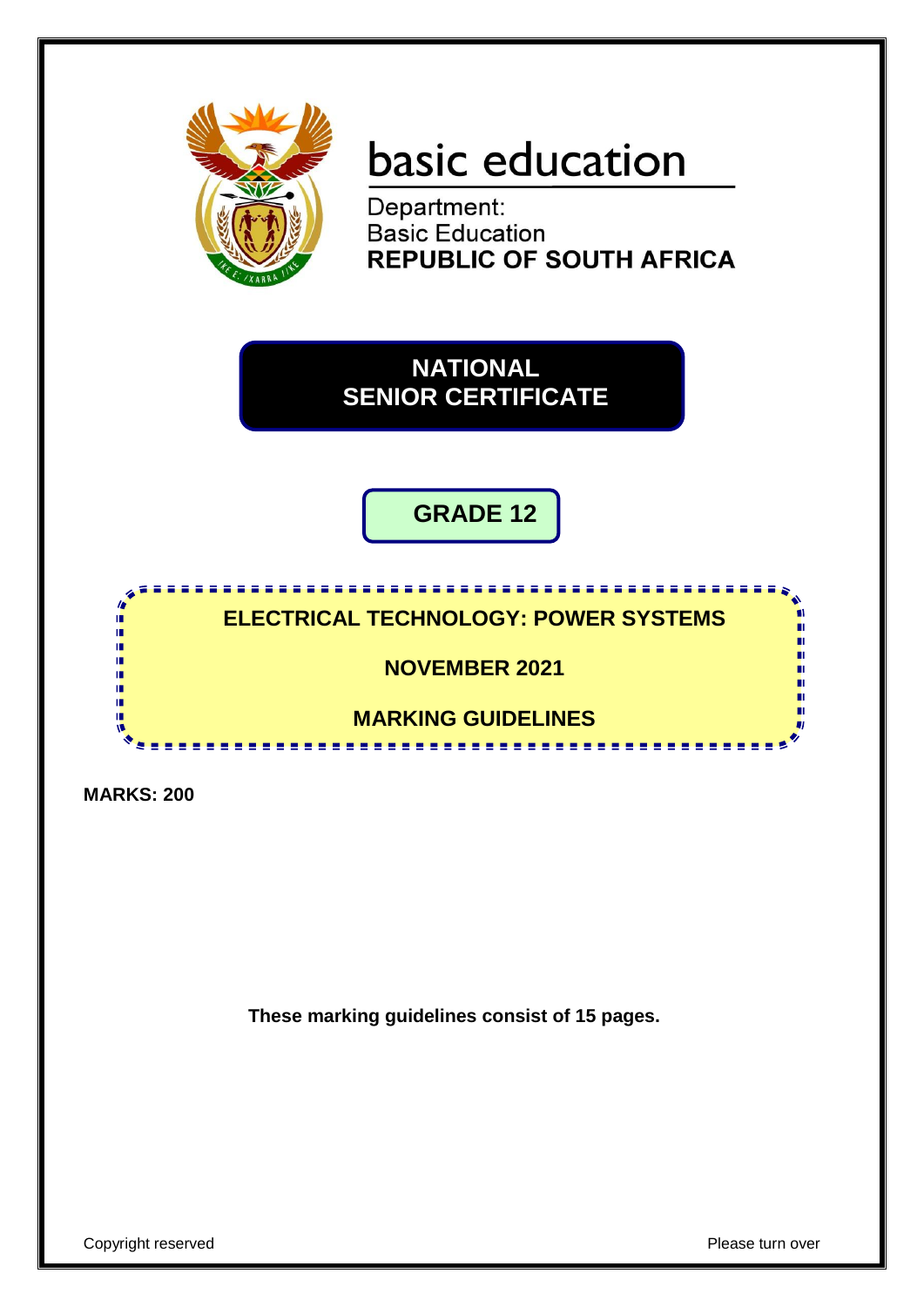#### **INSTRUCTIONS TO THE MARKERS**

- 1. All questions with multiple answers imply that any relevant, acceptable answer should be considered.
- 2. Calculations:
	- 2.1 All calculations must show the formulae.
	- 2.2 Substitution of values must be done correctly.
	- 2.3 All answers MUST contain the correct unit to be considered.
	- 2.4 Alternative methods must be considered, provided that the correct answer is obtained.
	- 2.5 Where an incorrect answer could be carried over to the next step, the first answer will be deemed incorrect. However, should the incorrect answer be carried over correctly, the marker has to recalculate the values, using the incorrect answer from the first calculation. If correctly used, the candidate should receive the full marks for subsequent calculations.
- 3. These marking guidelines are only a guide with model answers. Alternative interpretations must be considered and marked on merit. However, this principle should be applied consistently throughout the marking session at ALL marking centres.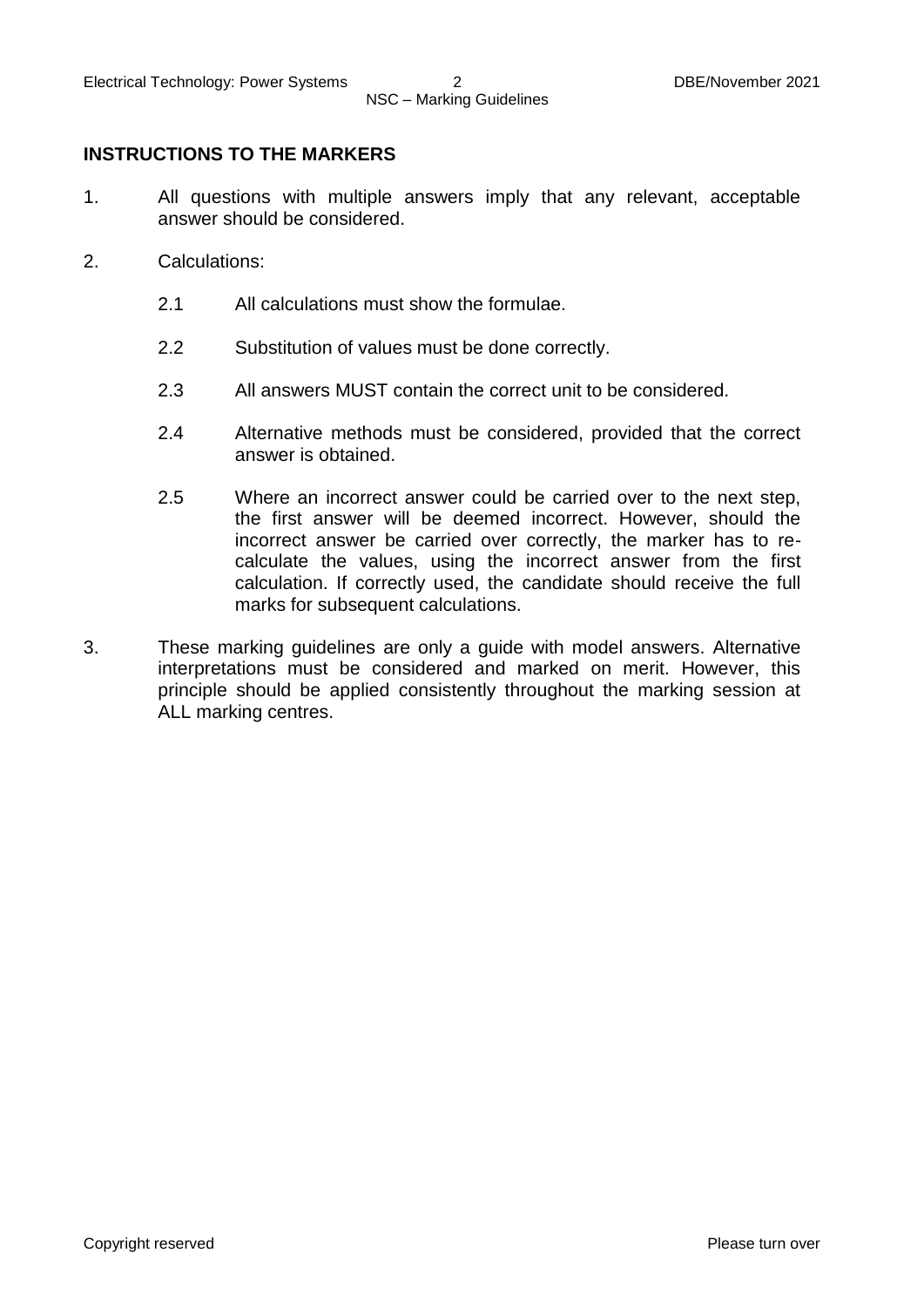# **QUESTION 1: MULTIPLE-CHOICE QUESTION**

| $1.1$ | $C \checkmark$                  | (1)           |
|-------|---------------------------------|---------------|
| $1.2$ | $\mathsf B\prec$                | (1)           |
| $1.3$ | $A \checkmark$                  | (1)           |
| $1.4$ | $\mathsf{D}\,\checkmark$        | (1)           |
| $1.5$ | $A \checkmark$                  | (1)           |
| $1.6$ | $C \checkmark$                  | (1)           |
| $1.7$ | $\mathsf B\mathbin{\checkmark}$ | (1)           |
| $1.8$ | $\mathsf{D}\,\checkmark$        | (1)           |
| $1.9$ | $A \checkmark$                  | (1)           |
| 1.10  | $\mathsf{D}\,\checkmark$        | (1)           |
| 1.11  | $\mathsf B\prec$                | (1)           |
| 1.12  | $C \checkmark$                  | (1)           |
| 1.13  | $\mathsf{D}\,\checkmark$        | (1)           |
| 1.14  | $A \checkmark$                  | (1)           |
| 1.15  | $A \checkmark$                  | $(1)$<br>[15] |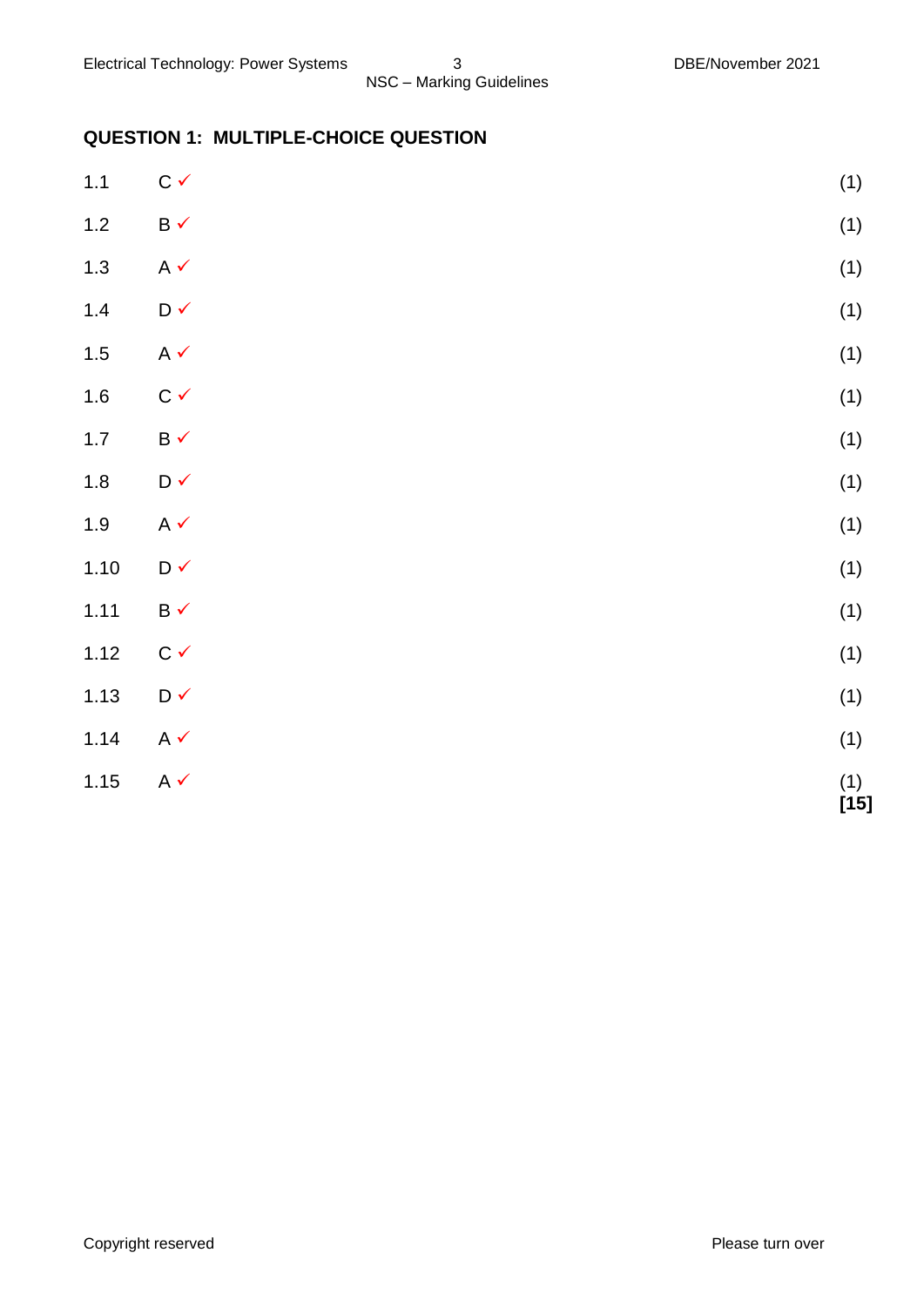#### **QUESTION 2: OCCUPATIONAL HEALTH AND SAFETY**

- 2.1  $\bullet$  To identify and communicate potential hazards  $\checkmark$ 
	- $\bullet$  To identify potential major incidents  $\checkmark$  at the workplace to the employer.

#### **OR**

- To review the effectiveness of health and safety measures.
- To investigate complaints by employees relating to health and safety at work. (2)
- 2.2 Your right to earn a living wage.  $\checkmark$ 
	- Your right to work for reasonable hours.  $\checkmark$
	- Your right to belong to a trade union. (2)
- 2.3 An unsafe act is an action committed by a person which may lead to an accident or unsafe condition and/or loss. ✓ An unsafe condition is a work related environmental condition which may lead to or contribute to an accident and/or loss.  $\checkmark$  (2)
- 2.4 High impact, low probability.  $\checkmark$ 
	- High impact, high probability.
	- Low impact, low probability.
	- Low impact, high probability.
	- Qualitative risk analysis.
	- Quantitative risk analysis. (1)
- 2.5 'Danger' means anything that may cause injury to a person  $\checkmark$  or damage to property.  $\checkmark$  (2)
- 2.6  $\bullet$  Use an apron  $\checkmark$  to protect your clothes from staining.
	- Use protective glasses to protect your eyes.
	- Use latex gloves to prevent skin irritation.
	- Use a mask to reduce the risk of breathing fumes. (1)

**[10]**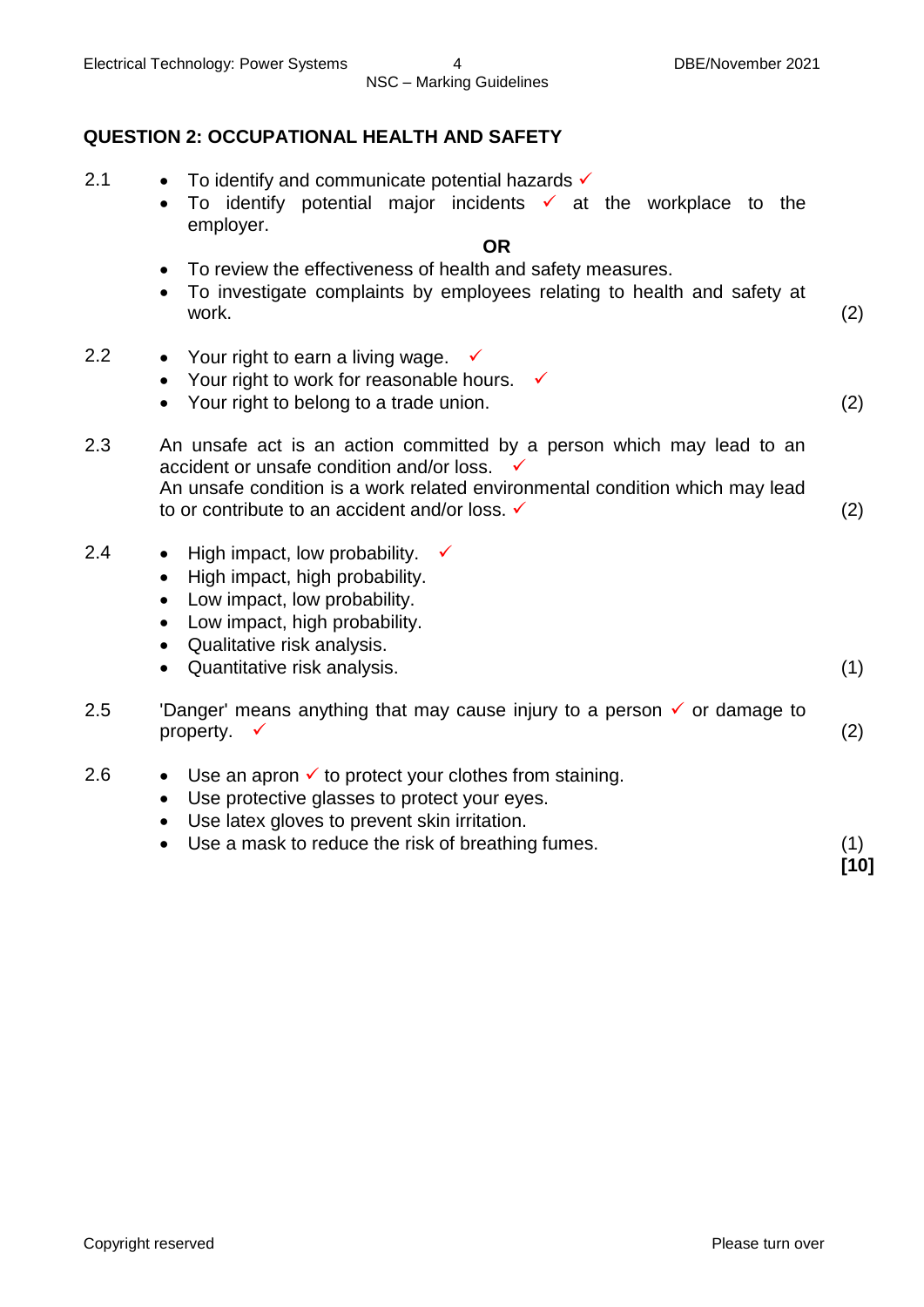#### **QUESTION 3: RLC CIRCUITS**

- 3.1 Capacitive reactance is the opposition of the capacitor  $\checkmark$  to alternating current  $\checkmark$ in an AC circuit. (2)
- 3.2 There is a 90° phase shift between  $V_L$  and  $I_L \checkmark$  where  $I_L$  lags  $V_L$  by 90°. (1)
- 3.3 3.3.1 X  $\overline{c}$  $=$  $\mathbf{1}$  $\overline{c}$  $= 0.40 H$  $=400$  mH  $\checkmark$  $\checkmark$  $\checkmark$  (3) 3.3.2  $=$  67,08  $\Omega$  $=\sqrt{60^2+(150\!-\!120)^2}$  $Z = \sqrt{R^2 + (X_1 - X_C)^2}$  $L - \Lambda_C$  $=\sqrt{R^2+(X_1-X_0)^2}$   $\sqrt{}$  $\checkmark$  $\checkmark$  (3) 3.3.3  $\boldsymbol{R}$ Z  $=$ 6 6  $= 0.89$  $\checkmark$  $\checkmark$  $\checkmark$  (3) 3.3.4 •  $R = Z \checkmark$ • Phase angle =  $0^{\circ}$   $\checkmark$  $\bullet$   $V_L = V_C \checkmark$  $\bullet$   $X_L = X_C$  I is maximum (3)  $3.4$  3.4.1 800 Hz  $\checkmark$  (1) 3.4.2 When the frequency increases from 200 Hz to 1600 Hz, the inductive reactance increases  $\checkmark$  and the capacitive reactance decreases.  $\checkmark$  (2)

3.4.3 
$$
V_L = I_T \times X_L
$$
  
= 0.66 × 10<sup>-6</sup> × 750  
= 495  $\mu V$  (3)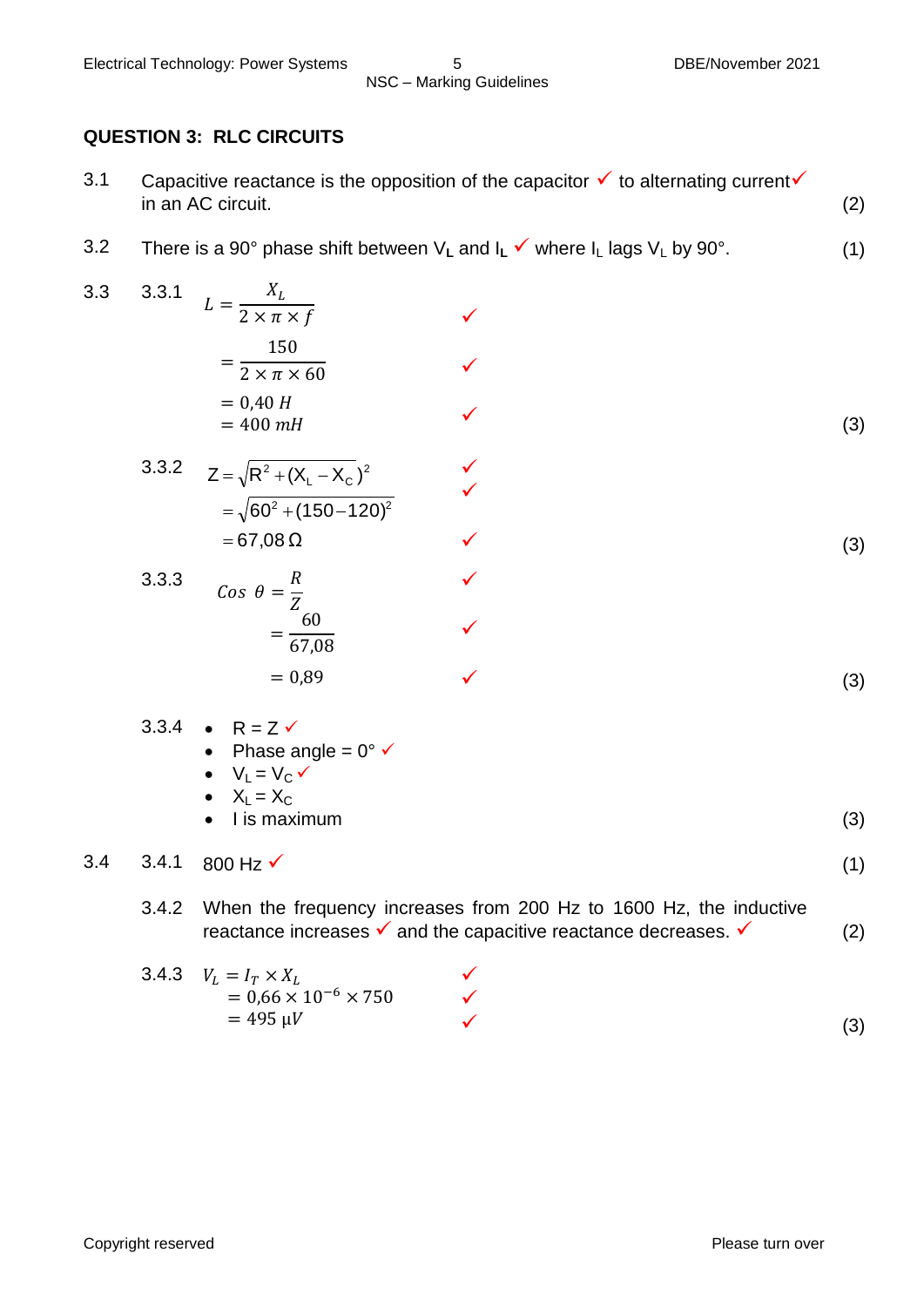3.4.4 
$$
X_c = \frac{1}{2\pi C}
$$
  
\n $C = \frac{1}{2\pi X_c}$   
\n $= \frac{1}{2\pi (600)(1333)}$ 

3.5 3.5.1 At resonance  $Z = R = 20 \Omega$ Z  $I = \frac{V_{\tau}}{I}$ 

$$
=\frac{220}{20}
$$
  
= 11 A (3)

$$
3.5.2 \qquad V_{L} = I \times X_{L}
$$
\n
$$
= 11 \times 50
$$
\n
$$
= 550 \text{ V}
$$
\n(3)

3.5.3 
$$
Q = \frac{X_L}{R}
$$
  
\n
$$
= \frac{50}{20}
$$
  
\n
$$
= 2.5
$$
  
\nNOTE:  $X_C$  over R is also accepted  
\n
$$
Q = \frac{V_L}{V_T}
$$
  
\n
$$
= \frac{550}{220}
$$
  
\n
$$
= 2.5
$$
 (3)

3.5.4 The phase angle would be zero because  $X_L$  is equal to  $X_C \checkmark$  and thus  $V_L = V_c$  and out of phase with each other  $\checkmark$  this would cancel each other, resulting in a power factor of 1.  $R = Z$ The circuit is at resonance (2)

**[35]**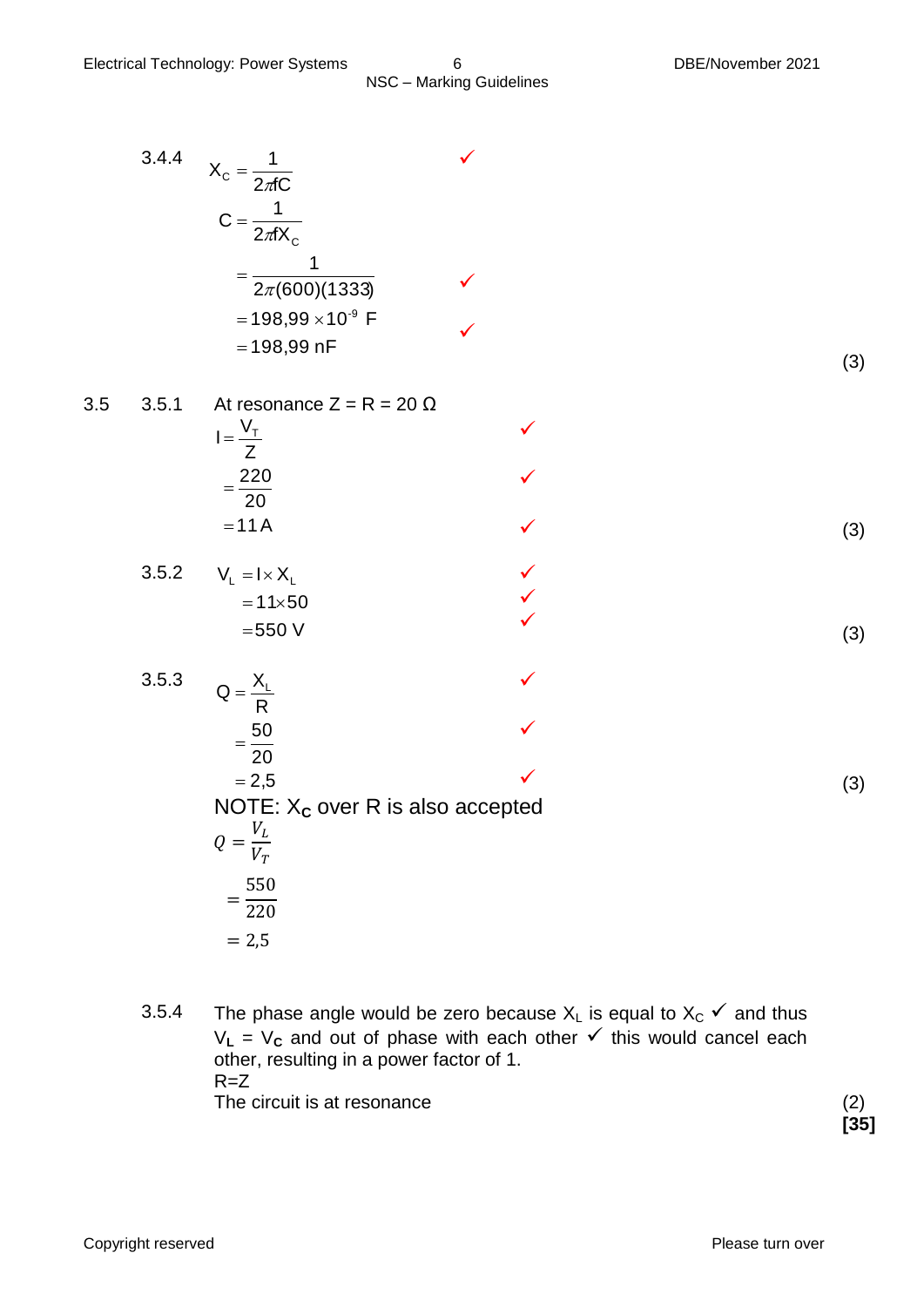#### **QUESTION 4: THREE-PHASE AC GENERATION**

- 4.1  $4.1.1$  A Generation  $\checkmark$ **B** - Transmission ✔  $C$  - Distribution  $\checkmark$  (3)
	- 4.1.2



- **NOTE:** The sequence of R,Y,B (V**L1**, V**L2**, V**L3**) must be correct to be awarded full marks The sequence given in the textbook as B,R,Y will be accepted as correct (4)
- 4.1.3 The voltage from the Generation process must be stepped up to reduce the current in the transmission lines  $\checkmark$  and therefore reducing the copper losses ( $I^2R$  losses)  $\checkmark$  in the transmission lines. (2)
- 4.1.4 Star,  $\checkmark$  because the end user needs to power both three-phase and single-phase equipment which is only possible with a star connection.  $\checkmark$  (2)

 $\checkmark$ 

 $\checkmark$ 

 $\checkmark$ 

 $\checkmark$ 

 $\checkmark$  $\checkmark$ 

- 4.2 4.2.1  $= 8,66A$ 3  $=\frac{15}{7}$ 3  $I_{ph} = \frac{I_L}{L}$ 
	- 4.2.2 9,87 kVA 9872,69VA  $=\surd 3\!\times\!380\!\times\!15$  $S = \sqrt{3} \times V_L \times I_L$

4.2.3 
$$
\cos \theta = 0.9
$$
  
\n $\theta = \cos^{-1}(0.9)$   
\n $= 25.84^{\circ}$ 

Copyright reserved Please turn over

(3)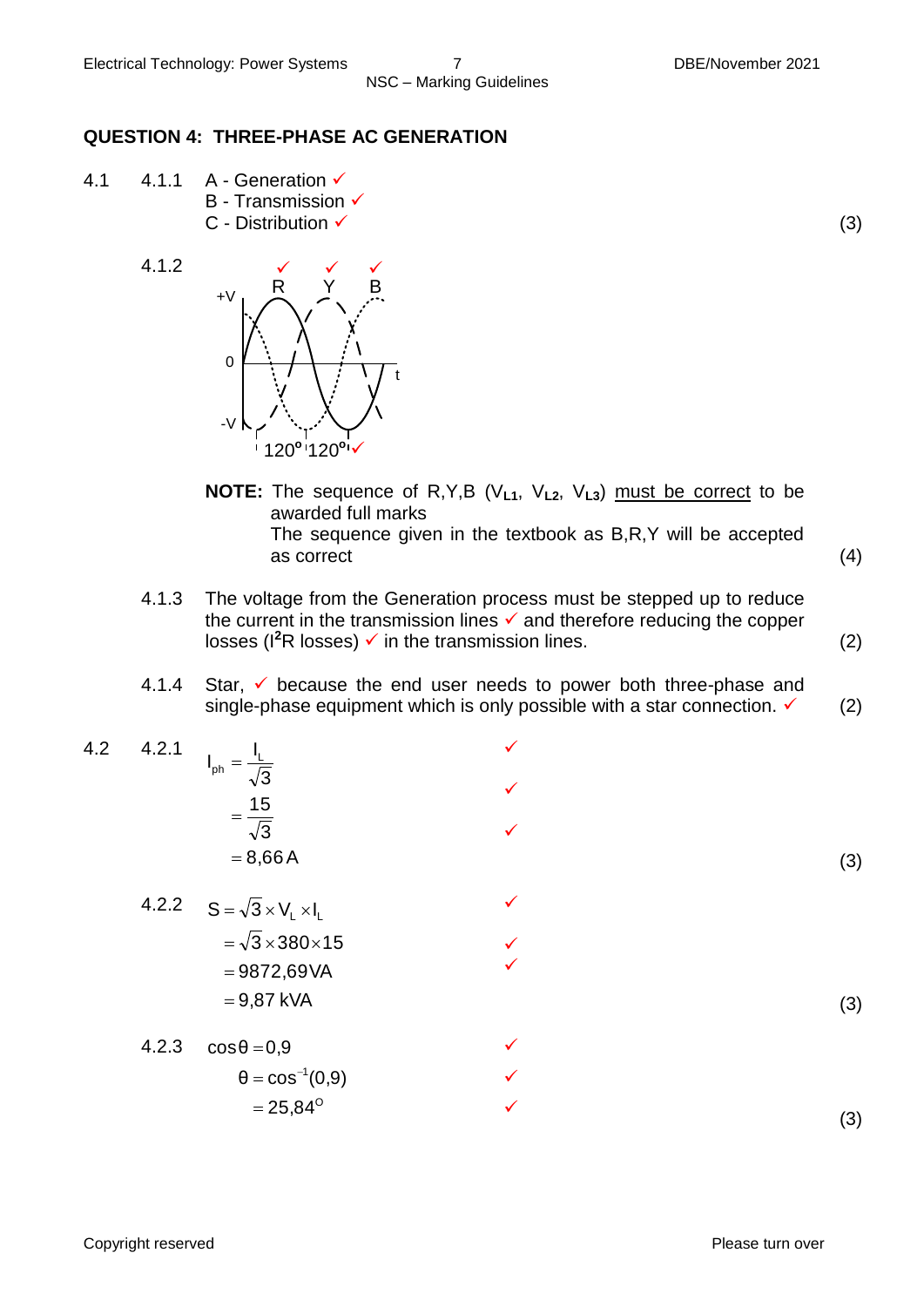|     |       | 4.2.4 $Q = \sqrt{3} \times V_1 \times I_1 \times \sin\theta$<br>$=\sqrt{3}\times380\times15\times\sin(25,84)$<br>$= 4303,11VAR$<br>$= 4.3$ kVA <sub>R</sub>                              |               |
|-----|-------|------------------------------------------------------------------------------------------------------------------------------------------------------------------------------------------|---------------|
| 4.3 |       | Less current drawn from the supply. $\checkmark$<br>Reduced monthly electricity bill. V<br>Reduced heat generated by equipment that will then last longer.                               | (3)           |
|     |       | Less maintenance of equipment.                                                                                                                                                           | (2)           |
| 4.4 | 4.4.1 | The meter shows a lagging power factor. $\checkmark$                                                                                                                                     | (1)           |
|     | 4.4.2 | The connected load is predominantly inductive. $\checkmark$                                                                                                                              | (1)           |
|     | 4.4.3 | By connecting capacitors in parallel with the load. $\checkmark$<br>By using synchronous motors.<br>By using phase advancers.                                                            | (1)           |
| 4.5 |       | 4.5.1 $P_T = P_1 + P_2$<br>$= 250 + 460$<br>$= 710W$                                                                                                                                     | (3)           |
|     | 4.5.2 | The phase angle. $\checkmark$<br>Power factor. √                                                                                                                                         | (2)           |
|     | 4.5.3 | The meters can easily be connected to the lines. $\checkmark$<br>The same connection is used for star or delta connected loads. √<br>It is a more economical method of load measurement. | (2)<br>$[35]$ |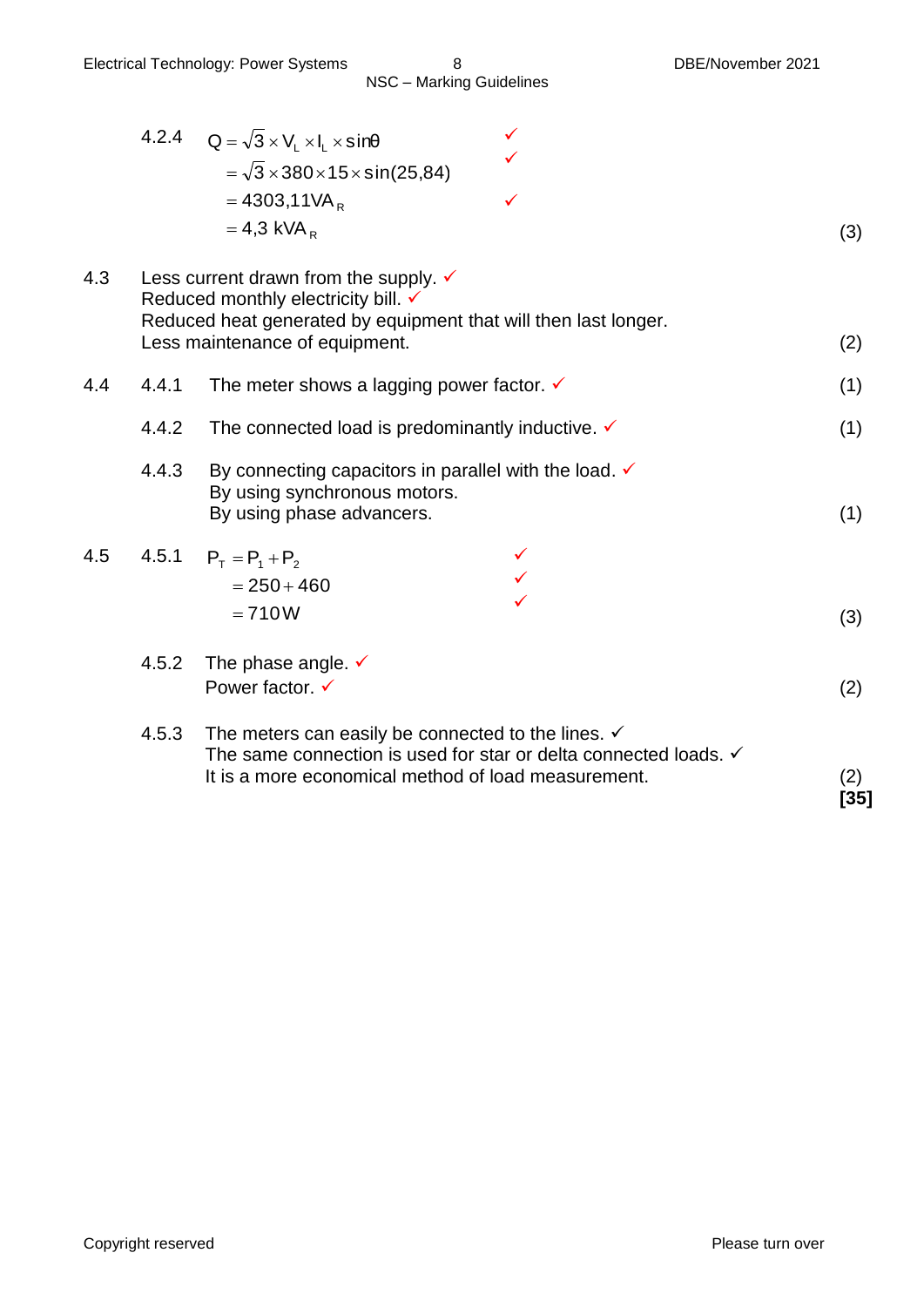#### **QUESTION 5: THREE-PHASE TRANSFORMERS**

| 5.1 |                                                                                                                                                                                                                                                                | 5.1.1 A - Oil conservator (Oil tank) √<br>B - Bushings (Isolators) √                                                                                                                                                                                                                                                                                                                                                                                                                                                                                                                                                                                                                                                                                                                                                  | (2) |
|-----|----------------------------------------------------------------------------------------------------------------------------------------------------------------------------------------------------------------------------------------------------------------|-----------------------------------------------------------------------------------------------------------------------------------------------------------------------------------------------------------------------------------------------------------------------------------------------------------------------------------------------------------------------------------------------------------------------------------------------------------------------------------------------------------------------------------------------------------------------------------------------------------------------------------------------------------------------------------------------------------------------------------------------------------------------------------------------------------------------|-----|
|     | 5.1.2                                                                                                                                                                                                                                                          | Oil Natural Air Forced √<br>Oil Forced Air Forced √<br>Oil Natural Air Natural (when the fan is off)<br>Oil Forced Water Forced                                                                                                                                                                                                                                                                                                                                                                                                                                                                                                                                                                                                                                                                                       | (2) |
|     | 5.1.3                                                                                                                                                                                                                                                          | Inverse definite time relay v<br>Instantaneous overcurrent relay v<br>Balanced earth fault relay v<br>Buchholz relay<br>Restricted earth fault relay<br>Standby earth fault relay<br>Directional overcurrent relay                                                                                                                                                                                                                                                                                                                                                                                                                                                                                                                                                                                                    | (3) |
|     | 5.1.4                                                                                                                                                                                                                                                          | • In a step down transformer the secondary has less windings than<br>the primary. The primary winding is connected to an alternating<br>voltage. $\checkmark$<br>• This sets up an alternating emf in the primary windings and<br>alternating current flows. V<br>This alternating current creates an alternating magnetic field<br>$\bullet$<br>which links with the secondary winding through the magnetic<br>core. (Faraday's law) √<br>The alternating magnetic field cuts the secondary winding creating<br>$\bullet$<br>a smaller alternating emf in it. $\checkmark$<br>Due to the reduced windings, the secondary voltage will be lower<br>$\bullet$<br>than the primary voltage in accordance with the turns ratio and<br>voltage per winding in the primary and secondary windings of the<br>transformer. ✓ | (5) |
| 5.2 | The windings are enclosed. $\checkmark$<br>The axis of the shell type can be horizontal or vertical. $\checkmark$<br>The core hides the major part of the windings.<br>The core has five limbs.<br>The coils are wound around the central section of the core. |                                                                                                                                                                                                                                                                                                                                                                                                                                                                                                                                                                                                                                                                                                                                                                                                                       | (2) |
| 5.3 | 5.3.1                                                                                                                                                                                                                                                          | Delta star $\checkmark$ step-down transformer                                                                                                                                                                                                                                                                                                                                                                                                                                                                                                                                                                                                                                                                                                                                                                         | (1) |
|     | 5.3.2                                                                                                                                                                                                                                                          | ✓<br>$V_{PH2} = \frac{V_{L2}}{\sqrt{3}}$                                                                                                                                                                                                                                                                                                                                                                                                                                                                                                                                                                                                                                                                                                                                                                              |     |

 $\checkmark$ 

 $\checkmark$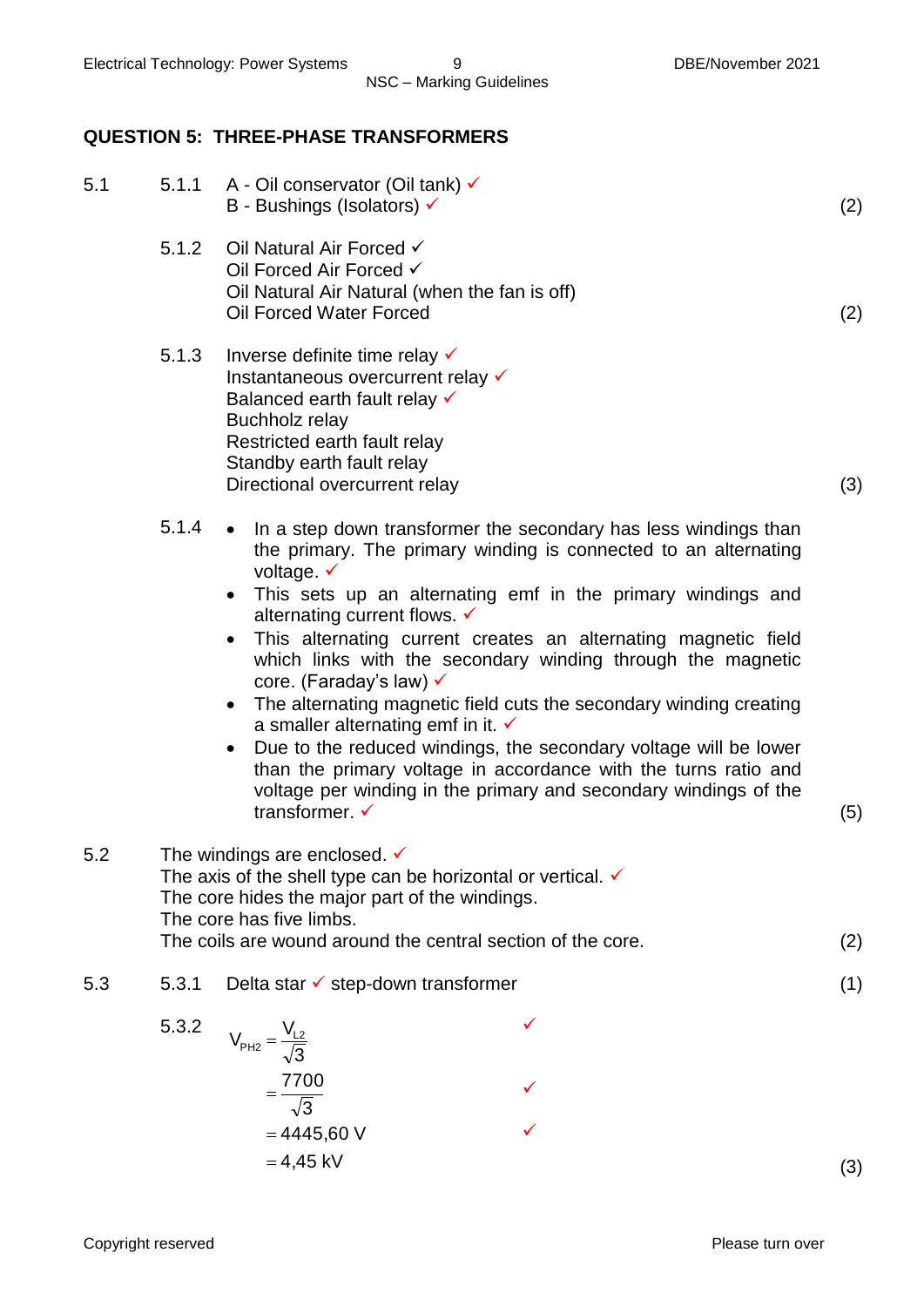| 5.3.3 | V <sub>PH1</sub><br>$TR =$<br>$\mathsf{V}_{\mathsf{PH2}}$                                               |              |   |               |
|-------|---------------------------------------------------------------------------------------------------------|--------------|---|---------------|
|       | 22000<br>4445,60                                                                                        |              |   |               |
|       | $= 4,95:1$<br>$= 5:1$                                                                                   | ✓            |   | (3)           |
| 5.3.4 | $S = \sqrt{3} \times V_{12} \times I_{12}$                                                              |              |   |               |
|       | $=\sqrt{3}\times 7700\times 40$                                                                         |              |   |               |
|       | $= 533471,65 VA$                                                                                        |              |   |               |
|       | $= 533,47$ kVA                                                                                          |              |   | (3)           |
| 5.3.5 | $P_{\text{OUT}}$<br>$\eta =$<br>$\overline{P_{\text{OUT}} + \text{copper losses} + \text{core losses}}$ | $\times$ 100 | ✓ |               |
|       | 450000<br>$-x100$<br>$450000+1000+500$                                                                  |              |   |               |
|       | $= 99,67$ %                                                                                             |              |   | (3)           |
| 5.3.6 | $\cos\theta = \frac{P}{S}$                                                                              |              |   |               |
|       | 450000<br>533471,65                                                                                     |              |   |               |
|       | $= 0,84$                                                                                                |              |   | (3)<br>$[30]$ |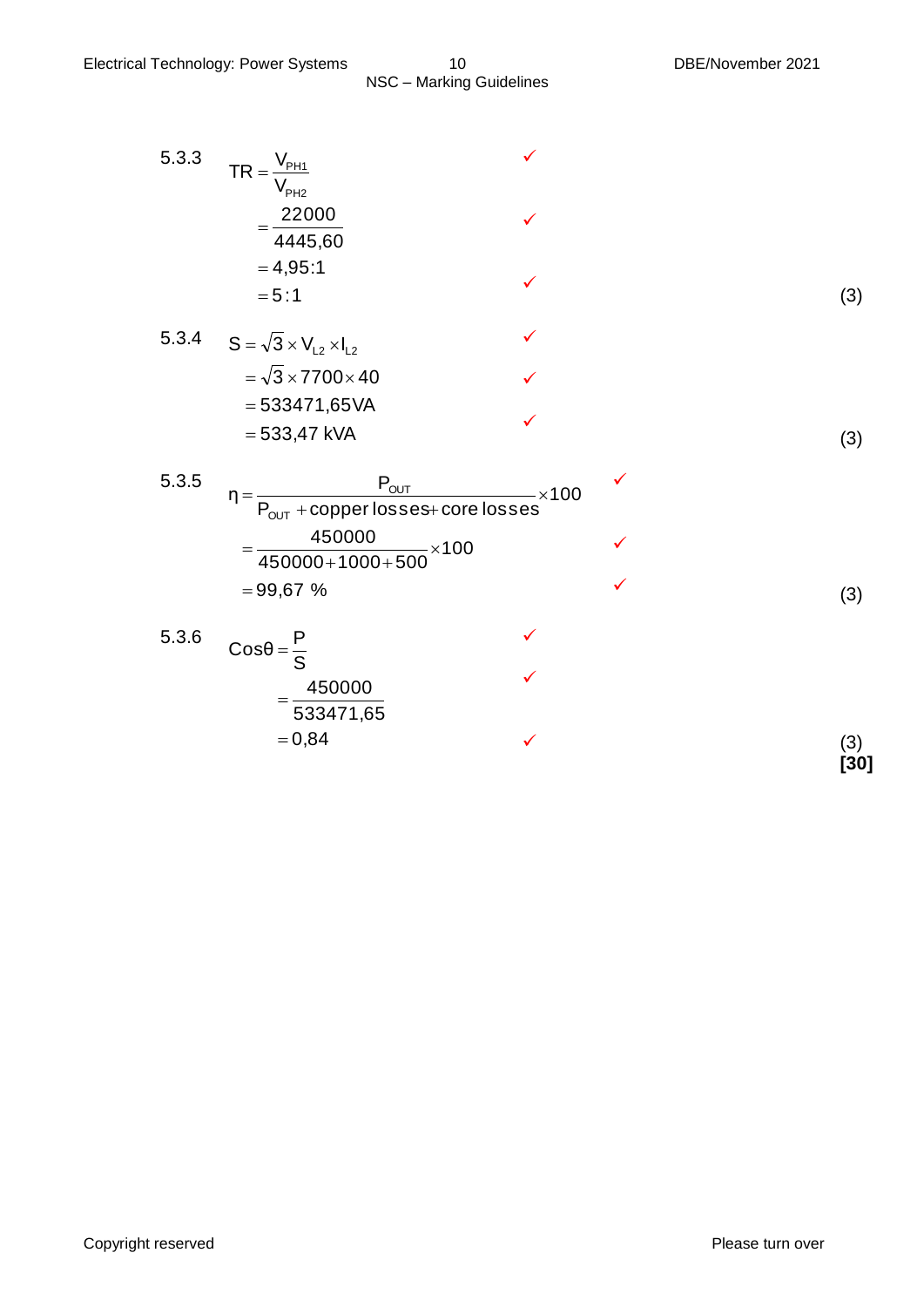#### **QUESTION 6: THREE-PHASE MOTORS AND STARTERS**

| 6.1 | 6.1.1 | A – Terminal Box (Wiring Cover) $\checkmark$<br>B - Motor frame (Enclosure/Housing/Stator) √<br>$C - Rotor \checkmark$                                                                                                                                                                                                                                                                                  | (3) |
|-----|-------|---------------------------------------------------------------------------------------------------------------------------------------------------------------------------------------------------------------------------------------------------------------------------------------------------------------------------------------------------------------------------------------------------------|-----|
|     | 6.1.2 | Each of the stator windings is connected to a line of the three<br>$\bullet$<br>phase supply in the terminal box. $\checkmark$<br>Each coil creates a magnetic field at alternate intervals (120 $^{\circ}$ ). $\checkmark$<br>$\bullet$<br>The coils are spaced around the stator in such a way that it<br>creates the impression of a rotating magnetic field to the rotor. $\checkmark$<br><b>OR</b> |     |
|     |       | When a three-phase supply is connected to a three-phase motor<br>$\bullet$<br>stator a rotary magnetic field is established.<br>This is achieved by the three phases reaching maximum<br>$\bullet$<br>strength 120° out of phase with each other.                                                                                                                                                       | (3) |
|     | 6.1.3 | Cranes. $\checkmark$<br>Conveyor belt systems. V<br>Lathes.<br>Drill presses.<br>Bench grinders.                                                                                                                                                                                                                                                                                                        | (2) |
|     | 6.1.4 | Number of pole pairs. $\checkmark$<br>Frequency of the supply. $\checkmark$                                                                                                                                                                                                                                                                                                                             | (2) |
| 6.2 | 6.2.1 | This motor is connected in delta. √                                                                                                                                                                                                                                                                                                                                                                     | (1) |
|     | 6.2.2 | Swop any TWO of the supply lines. $\checkmark$                                                                                                                                                                                                                                                                                                                                                          | (1) |
|     | 6.2.3 | Disconnect the supply lines from the motor. $\checkmark$<br>Remove the internal connecting plates. $\checkmark$                                                                                                                                                                                                                                                                                         | (2) |
| 6.3 | 6.3.1 | $f \times 60$<br>$n_{\rm s}$ = -<br>p<br>$\frac{50\times60}{2}$                                                                                                                                                                                                                                                                                                                                         |     |
|     |       | $= 750$ rpm                                                                                                                                                                                                                                                                                                                                                                                             | (3) |
|     | 6.3.2 | $Slip = \frac{(n_s - n_r)}{n_s} \times 100$                                                                                                                                                                                                                                                                                                                                                             |     |
|     |       |                                                                                                                                                                                                                                                                                                                                                                                                         |     |
|     |       | $=\frac{(750-700)}{750}\times100$                                                                                                                                                                                                                                                                                                                                                                       |     |
|     |       | $= 6,67%$                                                                                                                                                                                                                                                                                                                                                                                               | (3) |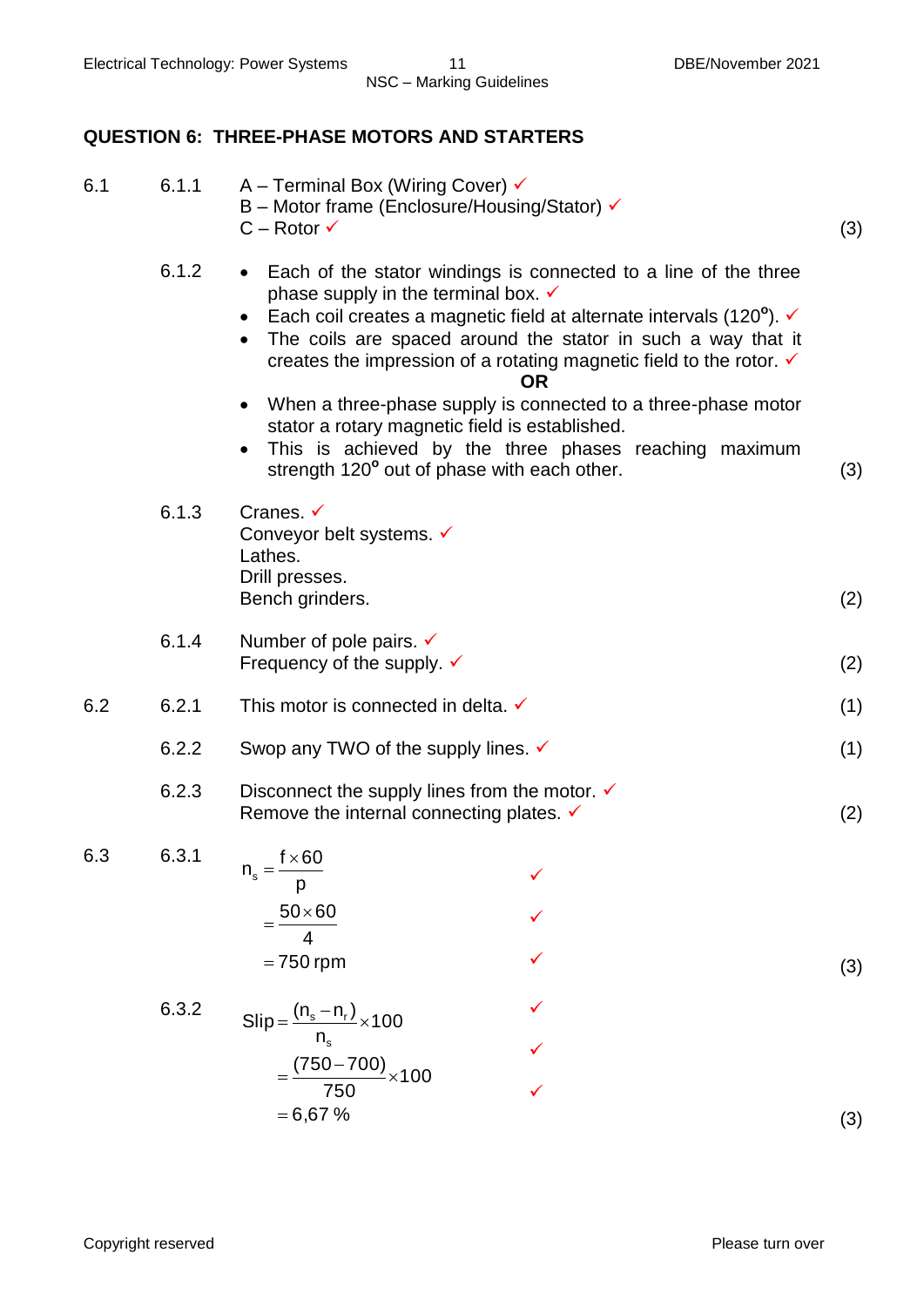6.3.3 
$$
P = \sqrt{3} \times V_L \times I_L \times \cos\theta \times \eta
$$
  
=  $\sqrt{3} \times 380 \times 6 \times 0,85 \times \frac{90}{100}$   
= 3021,04 W  
= 3,02 kW

6.4 6.4.1 MC<sub>1</sub>N/O<sub>1</sub>  $\times$  (1)

6.4.2 MC<sub>1</sub>N/O<sub>2</sub> is a hold-out contact ensuring that MC<sub>2</sub>  $\checkmark$  can only be energised if  $MC_1$  is energised.  $\checkmark$  (2)

 $\checkmark$ 

 $\checkmark$ 

6.4.3 If either motor 1 or motor 2 is overloaded  $\checkmark$  the whole circuit will be isolated.

**OR**

If any one of the two overload relays are activated by either  $O/L<sub>1</sub>$  or  $O/L<sub>2</sub>$  it will cut the power to the whole circuit.  $(2)$ 

- 6.4.4 When START 1 is pressed MC<sub>1</sub> will energise.  $\checkmark$ 
	- This will immediately close contacts MC**1**N/O**<sup>1</sup>** (hold-in) and MC**1**N/O**<sup>2</sup>** (hold-out) and START 1 button can be released.
	- Only after MC<sub>1</sub>N/O<sub>2</sub> is closed you can press START 2. <del>√</del>
	- When START 2 is pressed, MC**<sup>2</sup>** will energise closing contact  $MC<sub>2</sub>N/O<sub>1</sub>$  so that the start button can be released.  $\checkmark$
	- When the STOP button is pressed, MC<sub>1</sub> will de-energise opening contact  $MC_1N/O_2$  and de-energising  $MC_2$ .  $\checkmark$  (5)
- 6.4.5 If contact MC**2**N/O**<sup>1</sup>** is faulty and permanently closed, contactor MC**<sup>2</sup>** will immediately energise  $\checkmark$  when MC<sub>1</sub> is energised, without pressing START button 2.  $\checkmark$  (2)

**[35]**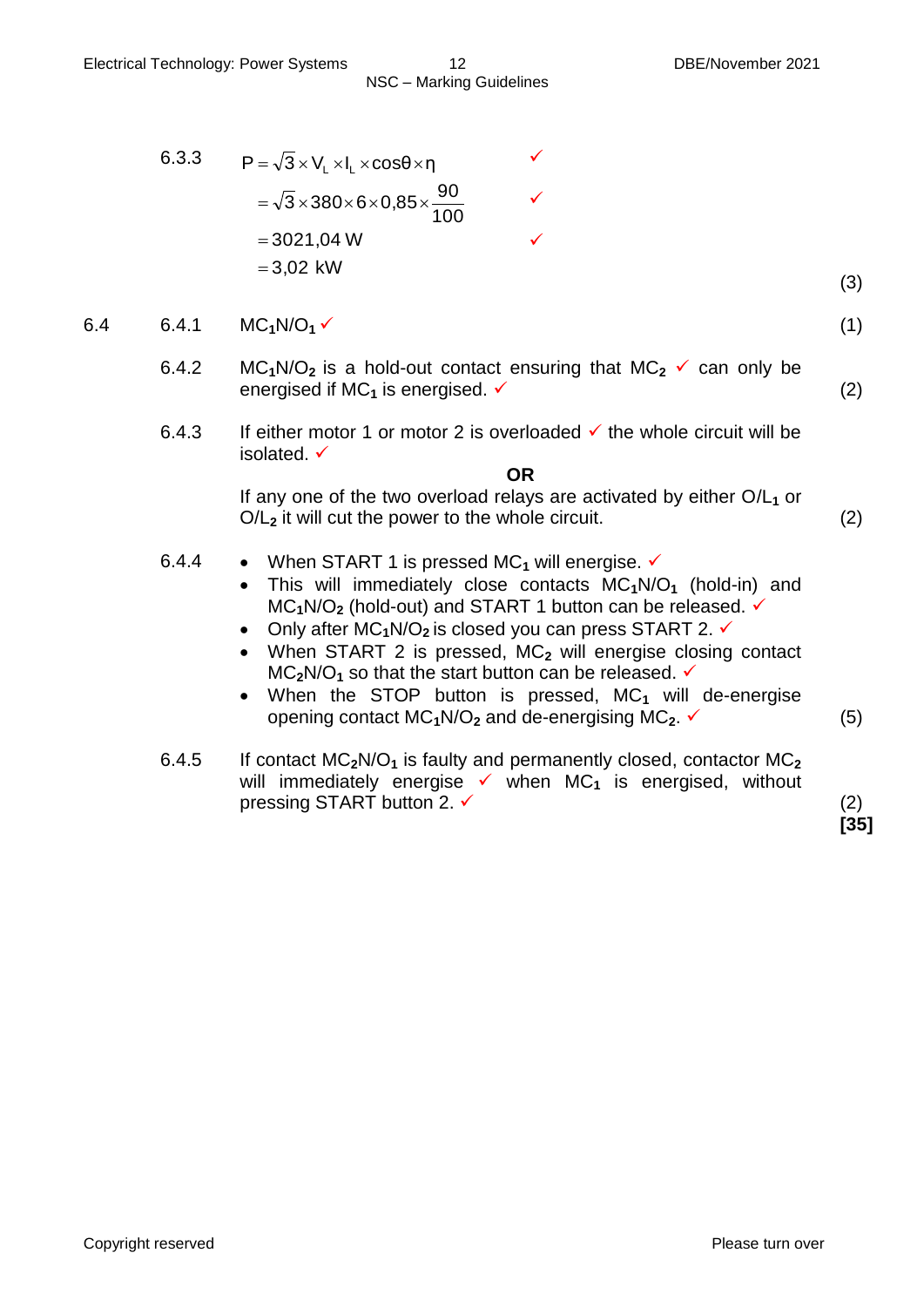#### **QUESTION 7: PROGRAMMABLE LOGIC CONTROLLERS (PLCs)**

| 7.1         | 7.1.1                                                                                                                                                                                                              | Input module $\checkmark$<br>Output module √<br>Power supply                                                                                                                                                        | (2) |
|-------------|--------------------------------------------------------------------------------------------------------------------------------------------------------------------------------------------------------------------|---------------------------------------------------------------------------------------------------------------------------------------------------------------------------------------------------------------------|-----|
| $\mathbf 1$ | 7.1.2                                                                                                                                                                                                              | • The CPU controls the PLC. $\checkmark$<br>Performs all calculations. V<br>$\bullet$<br>It runs the PLC program. $\checkmark$<br>It processes all the input and output signals.<br>$\bullet$                       | (3) |
|             | 7.1.3                                                                                                                                                                                                              | Transistor $\checkmark$<br>Relay                                                                                                                                                                                    | (1) |
| 7.2         |                                                                                                                                                                                                                    | Scan time' is the time $\checkmark$ the PLC takes to complete one scan cycle. $\checkmark$                                                                                                                          | (2) |
| 7.3         | Software is the machine language $\checkmark$ installed on a computer or written into a<br>PLC's control program $\checkmark$ that instructs it to interact with its input and output<br>hardware.<br>$\checkmark$ |                                                                                                                                                                                                                     |     |
| 7.4         | 7.4.1                                                                                                                                                                                                              | A sensor is a device that detects a physical condition $\checkmark$<br>and<br>changes its electrical characteristics, such as resistance. V                                                                         | (2) |
|             | 7.4.2                                                                                                                                                                                                              | Light sensor. $\checkmark$<br>Level sensor. √<br>Proximity sensor.√<br>Temperature sensor.                                                                                                                          | (3) |
|             | 7.4.3                                                                                                                                                                                                              | The overload sensor will continuously $\checkmark$ (analogous) change its<br>characteristic resistance $\checkmark$ as the load on it is altered or changed.<br>✓<br>(Not in a stepped digital format)<br><b>OR</b> |     |
|             |                                                                                                                                                                                                                    | When connected to the analogue input on a PLC, parameters can be<br>determined within which the PLC will execute.                                                                                                   | (3) |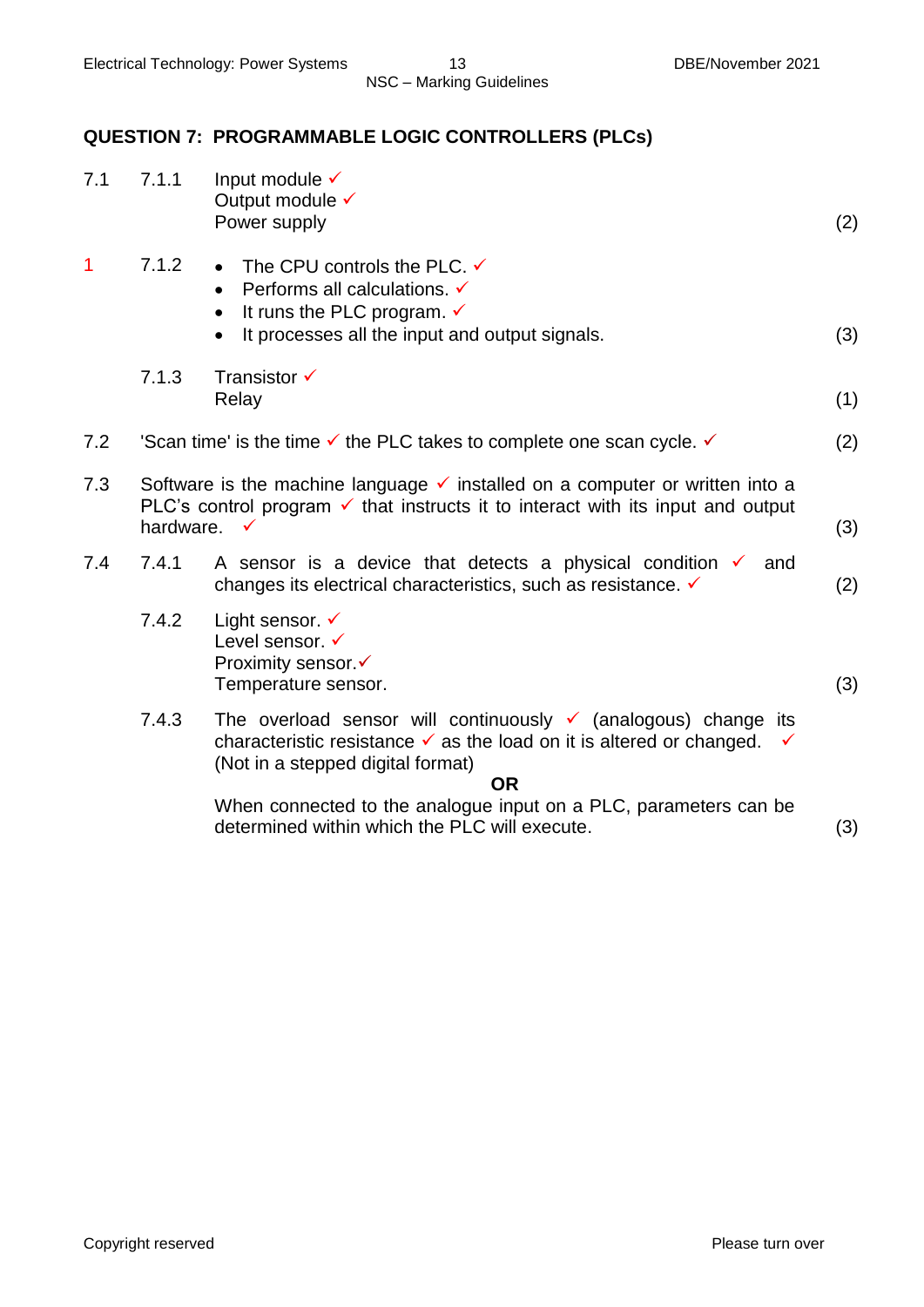



**OR**